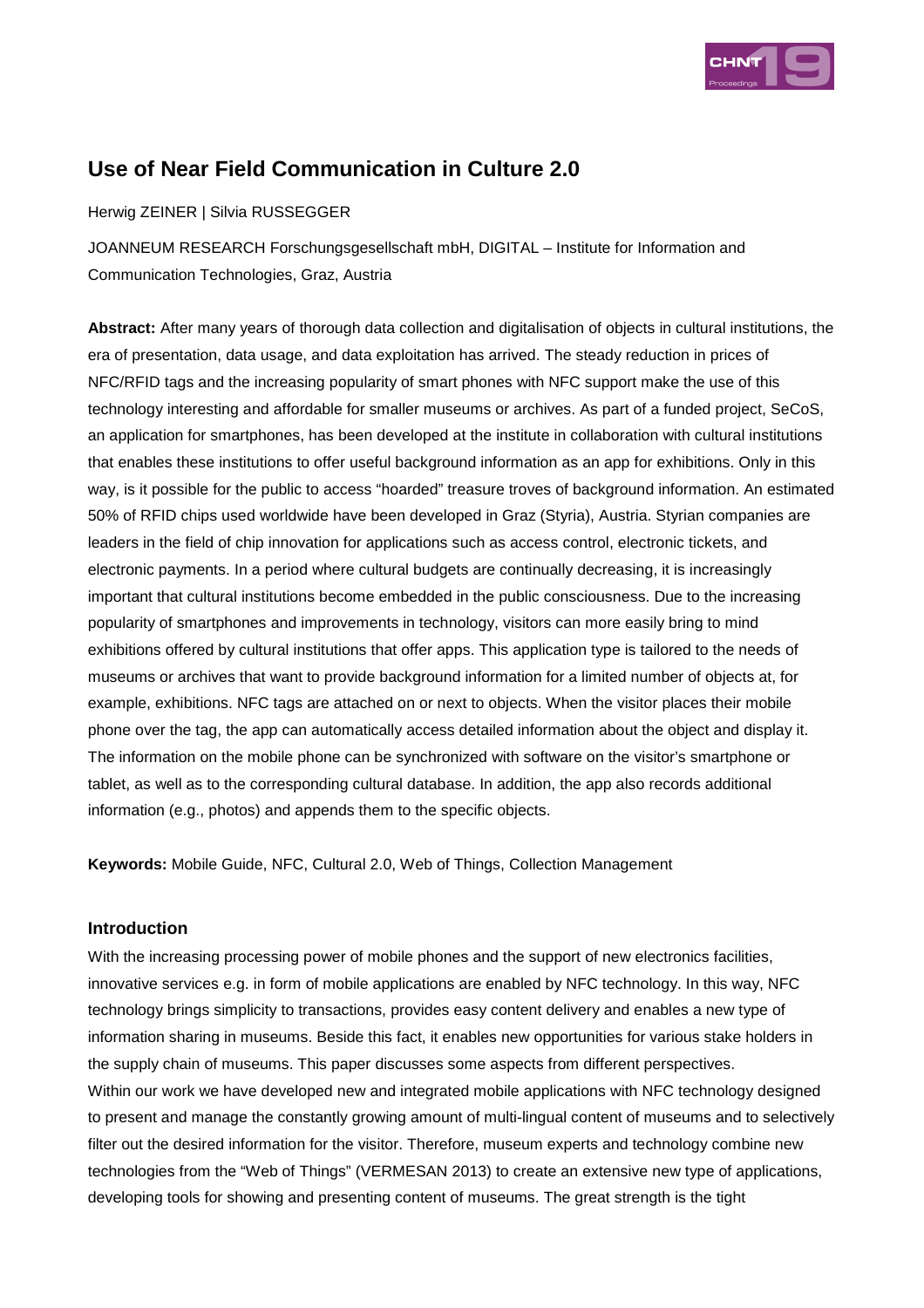

intermeshing type of media - as today the digital world no longer consists of numbers, texts and pictures alone, but also of an increasing number of audio or videos files. However, one of the main motivations for all this activities in a museum is to attract the young generation (digital natives) to objects with a long history. Furthermore in a world of extensive growing objects and regarding data it gets more and more important to find cost and time effective ways to store, locate and present and connect real objects as well as digital data.

#### **Mobile Applications are part of the new Dissemination Network for Museums**

New technologies, inventions and possibilities coming originally from the huge field of contactless communication technologies such as NFC (ZEINER 2013), this development offers great possibilities also to the world of cultural heritage – to track and re-discover different kinds of information. These new contactless technologies can also be used in innovative solutions for presenting the objects and bringing the content of collection management systems to the interested public. The motivation for this works comes from the "Web of Things". The "Web of Things" focuses on the establishment of connectivity for physical things such as museum objects with the web or the content of the web. Recently, some researchers have proposed a suggestion for an architecture for the "Web of Things" (Guinard 2011). The proposed architecture is based on the usage of resource-oriented (REST) principles using HTTP as the application protocol. An HTTP connection is initiated by the client and thus fits the needs of control-oriented applications. However, applications in the "Web of Things" are often rather monitoring-oriented, which means that connected things will push data to the clients autonomously.

Over the past decade, museums have been embracing the idea of open innovation and finding that a lot of innovation happens when you open up data catalogues and rethink "museums as a platform" for promoting innovation in other public services. To achieve this, we have to consider the human side of the "Web of Things". Thus we will explore ways to interact with our objects over the web and reveal possibilities for giving things a virtual voice over the web. The used technology is Near Field Communication (NFC), a new mobile phone technology which allows users to share information with a simple tap of an archaeological object in your museum. Using your NFC enabled device you can learn more about exhibits. Just look out for the tags during your visit at the museum and tap your phone to extend the experience online.

NFC stands for important new technologies to connect to the physical world; however, carefully designed software needs to be developed. This software utilizes the new hardware solutions and offers versatile uses to a consumer or a museum. Business solutions for NFC are often proprietary, closed source solutions that can only be maintained and developed further by the original developer. This leads to closed platforms where a software solutions works only with the intended hardware, making open innovation development impossible.

The web as we know it today, however, depends on easily exchangeable and combinable technologies. This is also true for software solutions for museums. In other words, in the "Web of Things" objects will talk to its owners directly. One hypothesis is that user interaction concepts of the social web, such as activity streams, can be adapted to our needs in museums. Such a use case in a museum requires another paradigm of the "Web of Things": our objects will have to transmit to the user, meaning that the user does not have to visit a museum to see what's new once in a while, but is informed in other ways. This is also a new form of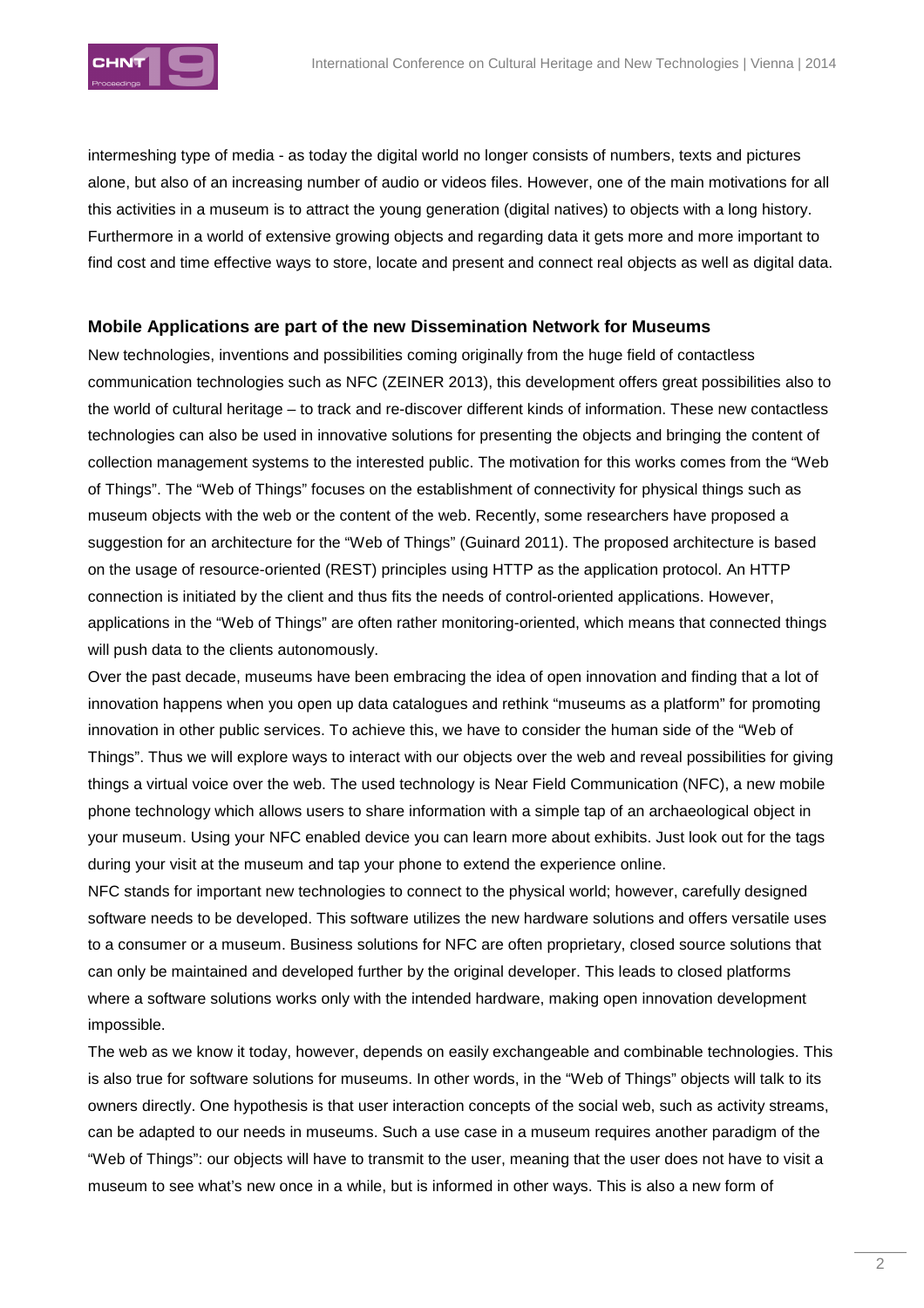

dissemination for museums; the virtual objects will become visible to anybody, citizens and tourists, including young people.



Fig. 1 – Mobile design of AntiquaPro Fig. 2 – List view of object in AntiquaPro Fig. 3 – Detailed object description of AntiquaPro

The use of NFC has many advantages. User of mobile phones can safely exchange data and information with other NFC-enabled devices and corresponding tags. There is no need for a complicated pairing process. For example, museums can provide mobile tour guides. In this way, museums can use this technology to provide the visitors with additional information. The visitors only need to tap the phone near a specially designed hot spot in front of the item in the exhibition and will get additional audio or video information or a set of photos or texts related to the object. NFC is even more convenient and faster than, for example, scanning a QR code. A significant advantage of NFC tags in comparison to the QR code is the reading process of the tag: a NFC tag can be behind an object. NFC tags are simple to use, so they are interesting for many museum applications.

These NFC tags could also be embedded in signs outside of museums. For example, if you visit a famous landmark you will usually find explanations in several languages on the item. With NFC tags you could even use more languages by using the available language technology on the smart phone.

To sum up, NFC helps to enhance your visitors' experience and overall the suggest solution is particularly cost-effective. It requires minimal installation and low maintenance costs. The entire approach is structured to make it easy for the visitors. Using NFC tags enhances the visitor participation. It is important for a museum to provide a choice of content use at various levels of detail and in this way you can interest new type of user groups.

Finally, to support programmers in this aspect, information security and protection measures were considered and integrated in here as well. Overall, NFC technology provides security, uncomplicated use and an added value that can easily communicate to the visitors. In the meantime, the technology is available via all major mobile operation platforms, meaning, customers bring their own tag reader and can use this new type of technology.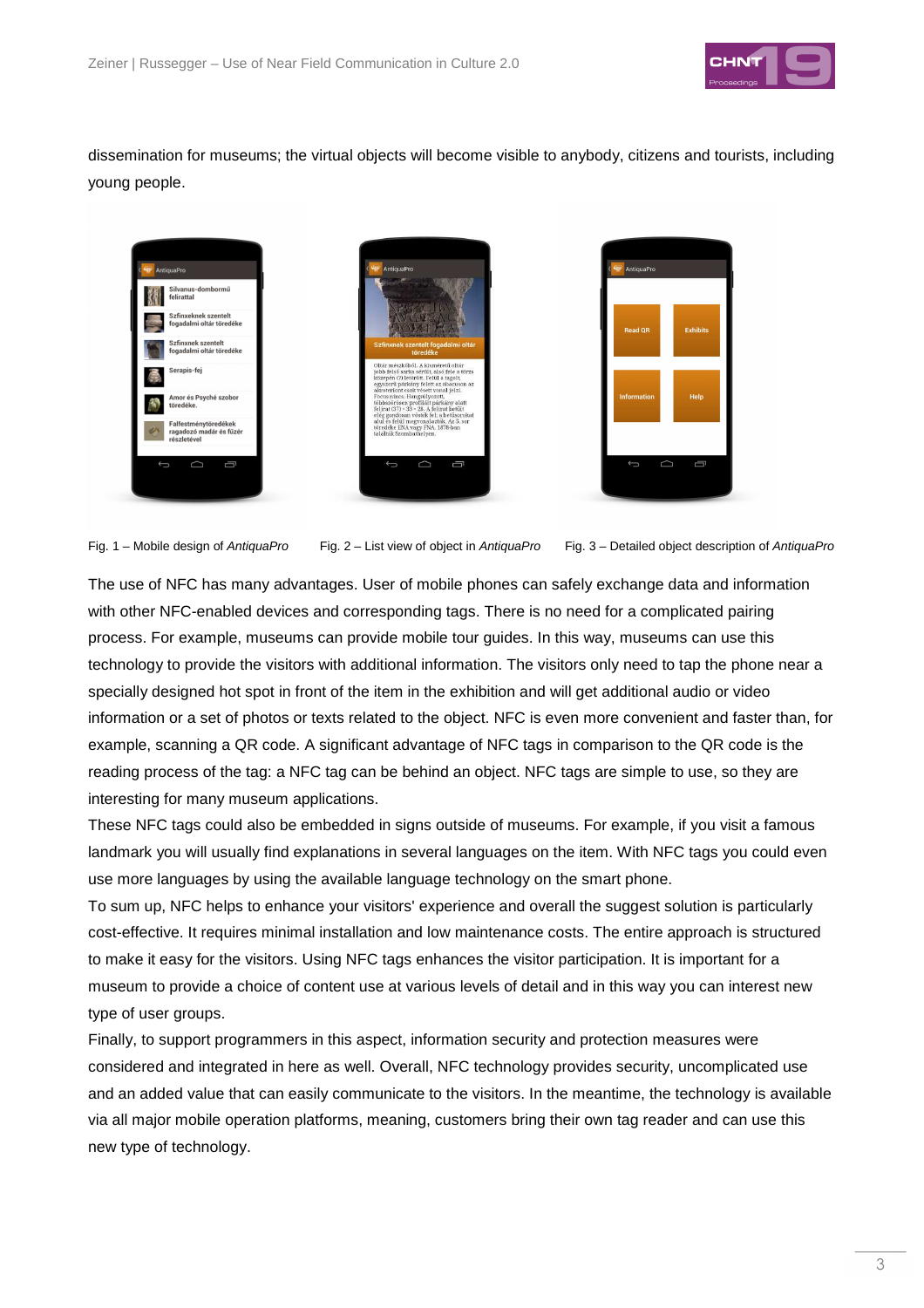

### **Collection Management Systems as Back-end Service**

In order to have access to the content, the goal is to develop a flexible micro service based way of the "Web of Things" platform of SeCoS to bring the content of the collection management software to the user. Advantages of micro services are that they can divide the application into smaller services. First each service fulfils a specific need and has their own domain-specific purpose. This new kind of software service principles provides the flexibility that a modern distributed web platform needs. Second, the architecture is built on small services which are connected through a service connector. The main purpose of the service connector is to be the external point at which all clients access the system. This approach also works like a gateway which presents all micro services as a single application. Third, the communication between the service connector and the micro-services components is driven by messages, so each micro service is completely isolated from others. This isolation provides some main advantages in relation to a monolithic architecture. In this way, an application can scale only those parts of our application that require more resources. Fourth, we can deploy individual services instead of deploying the whole application. The microservice can be moved to different location e.g. in-house server or cloud provider without any notable changes to the application. As each micro-service is isolated from others, the micro-service could be developed in different programming languages and also by different teams. Finally, the maintenance of the application is easier. The errors that occur are isolated within the micro services. Moreover, changing micro services does not affect the rest of the application. In this way, we apply several principles for development of such micro services within a "Web of Things" infrastructure. In our case, an agile development strategy is used, which can be picked up and improved upon by a growing number of planned future services for the museum and the new mobile front-end applications. Our approach simplifies the establishment of such integration and makes the museum applications affordable.

An example of such a collection management software is the *imdas pro* software package. This package is based on very detailed research work in the cultural heritage sector and can greatly speed up these timeconsuming organizational procedures of museums. The great strength of the documentation system for museums is its flexibility – it can be used to record dinosaur bones as well as to catalogue Picasso's paintings. The advantage of this approach is the combination of new and light forms with already available powerful solutions and a well-integrated set of tools for the cultural heritage. Therefore, the user may choose tools and software fitting into his work flow, needs and wishes. The offered add-on micro services can be easily fed with the data of the *imdas pro* content, so that it is not necessary to know much about data structure and the storing mechanism. This concept is a time and cost saving one because you do not have to switch the software tools.

### **Related Work**

Cities are becoming the focal point for investment activities that drive economic growth. Museums are part of cities and therefore it is a clear investment in activities and exhibitions to attract tourists and business tourists to visit their institutions. The ongoing financial crisis in this area has motivated museums and city managers globally to think about ways to achieve greater efficiencies and compete with other institutions. Another challenge for museums such as the ISEUM SAVARIENSE is the integration of different thematic focuses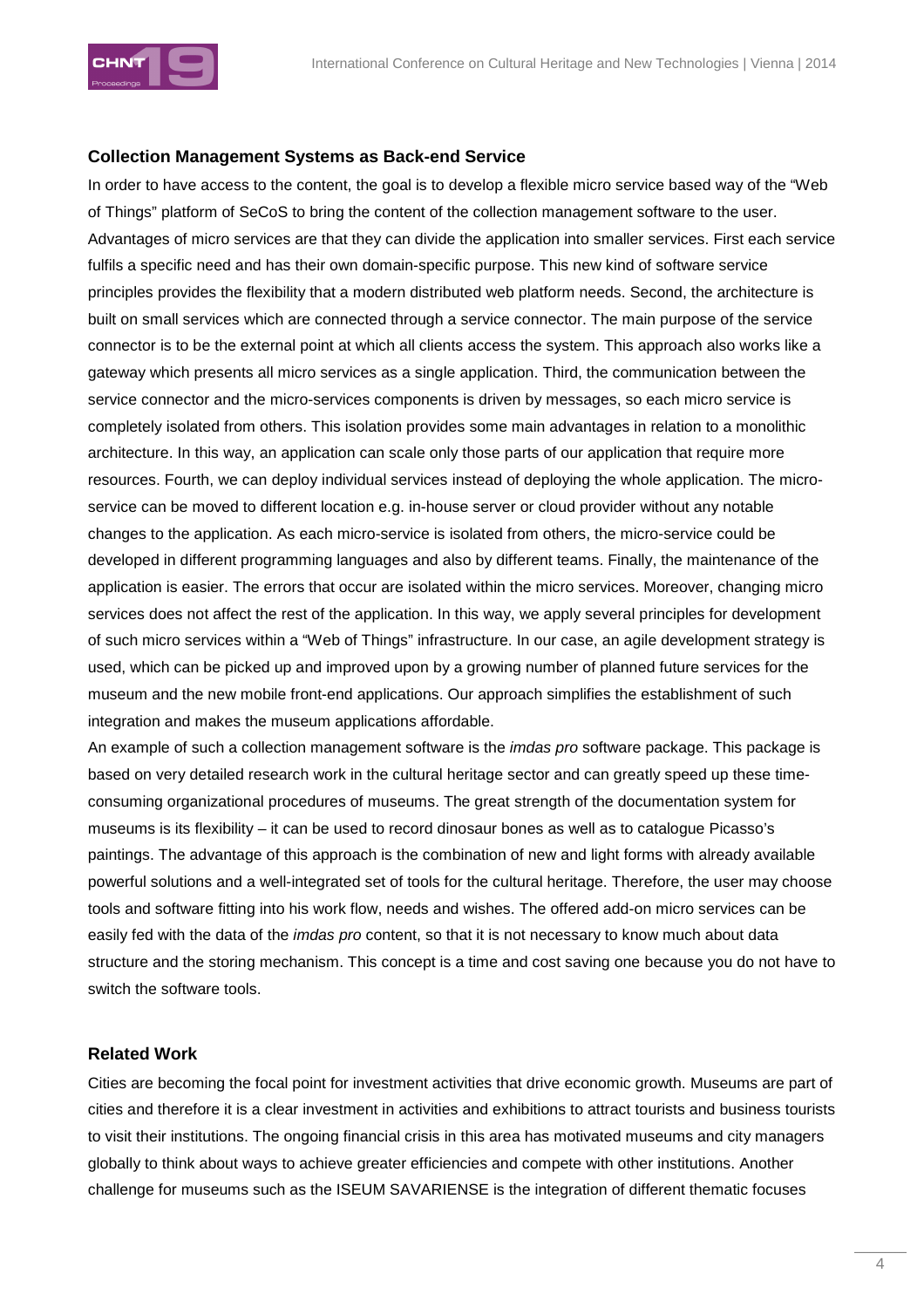

(e.g. by combining image galleries, archaeological collections or natural collections) ranging from various fields that often reinforces storage and fragmentation information content. One of the goals of the "Web of Things" movement is to think about museums as "platforms" and "eco-system" and connecting the storages so more holistic planning can occur. Therefore, there is a range of actives in this area (see also (ZEINER 2013). Some museums also used NFC and mobile applications to help bring the content to the people outside the museum. A detailed survey is given in (COSKUN 2013). There is a large range of publications in this area such as (CEIPIDOR 2013) or (MCHUGH 2014).

## **Conclusion and Outlook**

The work of the project has shown that newer technologies like NFC tags, smartphones and tablets have become one of the most important channels to provide access to objects next to their physical presentation in museums and archives. Based on the knowledge and experience this approach offers a new and more flexible and easy-to-use system to present physical objects to different types of consumers in a completely different way. The concept in this paper shows that micro services are an adequate way to build add-on services to an available back-end infrastructure. The usage of the content as mobile applications for devices like smartphones and tablets attracts new types of users and helps bringing more young people to the museums. To sum up, an intelligent connection of real world objects in smart lean applications requires lowering the existing software integration barrier. This will be achieved by utilizing leading edge web technologies for the development of a truly novel "Web of Things" application integration, leading to the seamless integration of real world objects into new type of mobile applications.

The project further investigates new types of user interaction patterns needed to interact with real world objects in the web. For example, concepts of the human usage of objects will be analyzed and adapted appropriately.

#### **Acknowledgement**

The work of this research was carried out within the K-Project SeCoS, funded in the context of COMET – Competence Centers for Excellent Technologies by BMVIT, BMWFW, Styrian Business Promotion Agency (SFG), Province of Styria – Government of Styria. The programme COMET is conducted by the Austrian Research Promotion Agency (FFG). The content of this work was provided by ISEUM SAVARIENSE, a part of Savaria Museum, Szombathely, Hungary. We would like to thank Mag. Andrea Csapláros (Director) for providing the content (© ISEUM SAVARIENSE – Savaria Museum) for this mobile application. Finally, we would like to thank NXP for providing the tags for the application.

#### **References**

CEIPIDOR, U. B., MEDAGLIA, C. M., VOLPI, V., MORONI, A., SPOSATO, S., CARBONI, M., & CARIDI, A. (2013, February). NFC technology applied to touristic-cultural field: A case study on an Italian museum. In Near Field Communication (NFC), 2013 5th International Workshop on (pp. 1-6). IEEE.

COSKUN, V., OZDENIZCI, B., & Ok, K. (2013). A survey on near field communication (NFC) technology. Wireless personal communications, 71(3), 2259-2294.